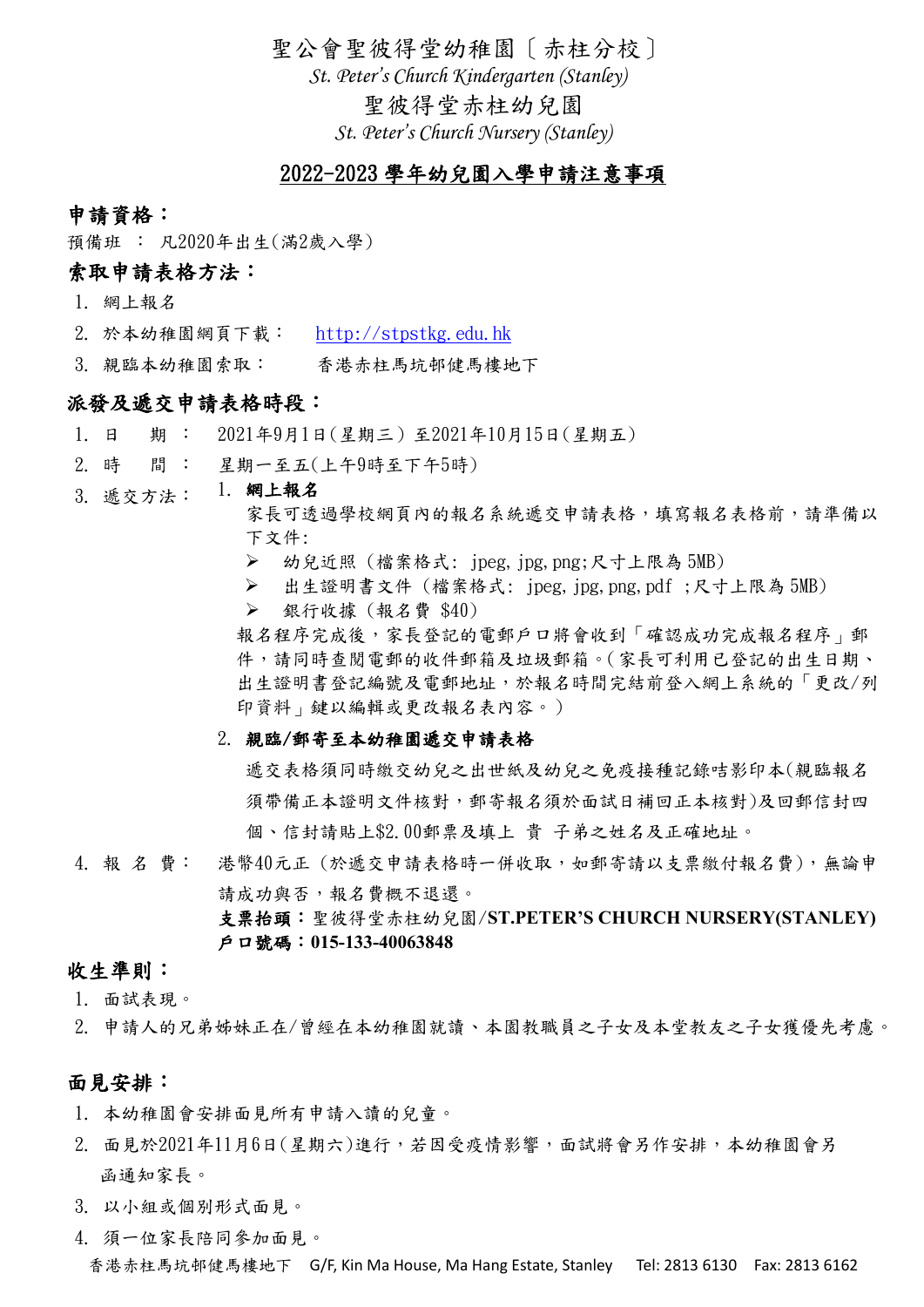聖公會聖彼得堂幼稚園〔赤柱分校〕

*St. Peter's Church Kindergarten (Stanley)*

## 聖彼得堂赤柱幼兒園

*St. Peter's Church Nursery (Stanley)*

5. 在面見非華語兒童時,學校可按需要為申請人安排翻譯 服務,家長和兒童亦可由懂中文的 親友陪同會面,協助溝通。

## 取錄結果詳情:

1.公佈日期:2021年12月17日前 (以郵寄形式通知)

- 2.正選生 : 家長須於2022年1月6日至8日內的指定時間內到本幼稚園辦理註冊手續及繳交註 冊費。
- 3.備取生 : 本幼稚園會以電話通知,請家長於指定日期到本幼稚園辦理註冊手續及繳交註冊 費。
- 4.2021-22學年的註冊費為港幣970元正。如有關兒童入讀本校,本校會於9月份學費中扣減 註冊費,但若家長於註冊後決定為子女轉校,請以書面通知本幼稚園,註冊費將不獲退還。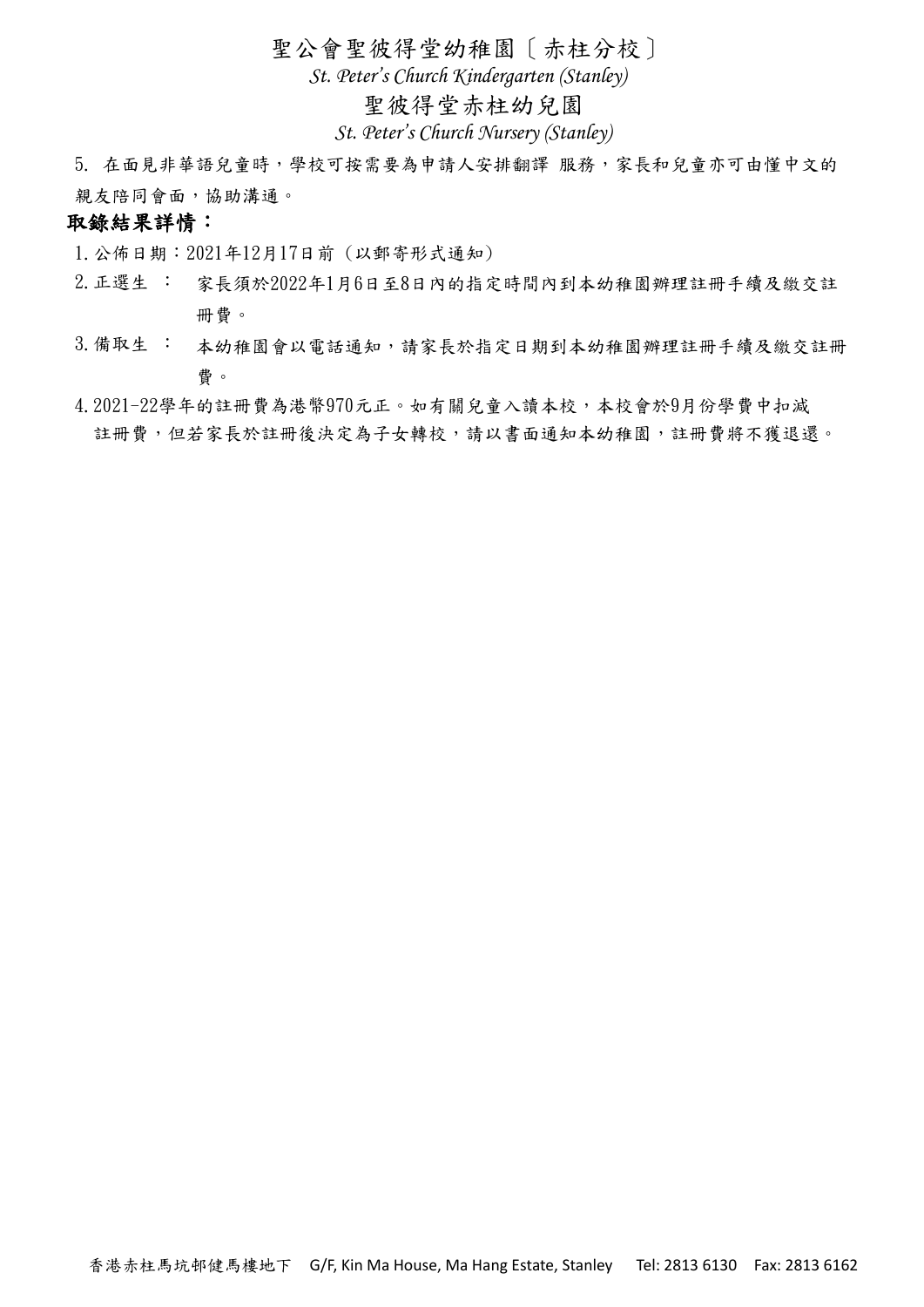聖公會聖彼得堂幼稚園〔赤柱分校〕 *St. Peter's Church Kindergarten (Stanley)* 聖彼得堂赤柱幼兒園 *St. Peter's Church Nursery (Stanley)*

## **Information on Admission in the 2022/23 School Year**

## **Eligibility Criteria**

Pre-Nursery Class: born in 2020 (at least 2 years old)

### **Collection of application forms**

- 1. Online Admission
- 2. Download from school website: http://stpstkg.edu.hk
- 3. Obtain from school in person: G/F, Kin Ma House, Ma Hang Estate, Stanley

### **Distribution and submission of application forms (No set quota for the kindergarten)**

- 1. Date: 1/9/ 2020 (Wednesday) to 15/10/2021 (Friday)
- 2. Time: 9:00am to 5:00pm (Monday to Friday)
- 3. Submission:
	- 1. Online Admissions:

Before completing an online application form, please prepare the following items:

- ➢ Student Photo (format: jpeg, jpg, png; size: 5MB)
- $\triangleright$  Birth certificate (format: jpeg, jpg, png, pdf; size:5MB)
- $\triangleright$  Bank Receipt of the application fee \$40

 After completing the application procedure, parents will receive a verification email. Please make sure to check your email inbox and junk mailbox, if necessary.

- 2. Submit the application form in person / by post together with a copy of Birth Certificate and Immunisation Record. For those applications by post, please bring the above originals for verification on interview. And 4 self-addressed stamped envelopes (\$2.0 stamp) specifying the name and address of the applicant.
- 4. Application fee: HK\$40 (to be collected together with the application form). The application fee is nonrefundable whether the application is successful or not. Please do not send cash through the mail. Crossed cheque payment can be made by post. Cheque payable to "ST. PETER'S CHURCH NURSERY(STANLEY)'' Bank A/C#: **015-133-40063848**

### **Admission Criteria**

- 1. Interview performance
- 2. The applicant with sibling(s) currently or previously studying in the kindergarten, children of our staff and children of our church will be given due priority consideration.